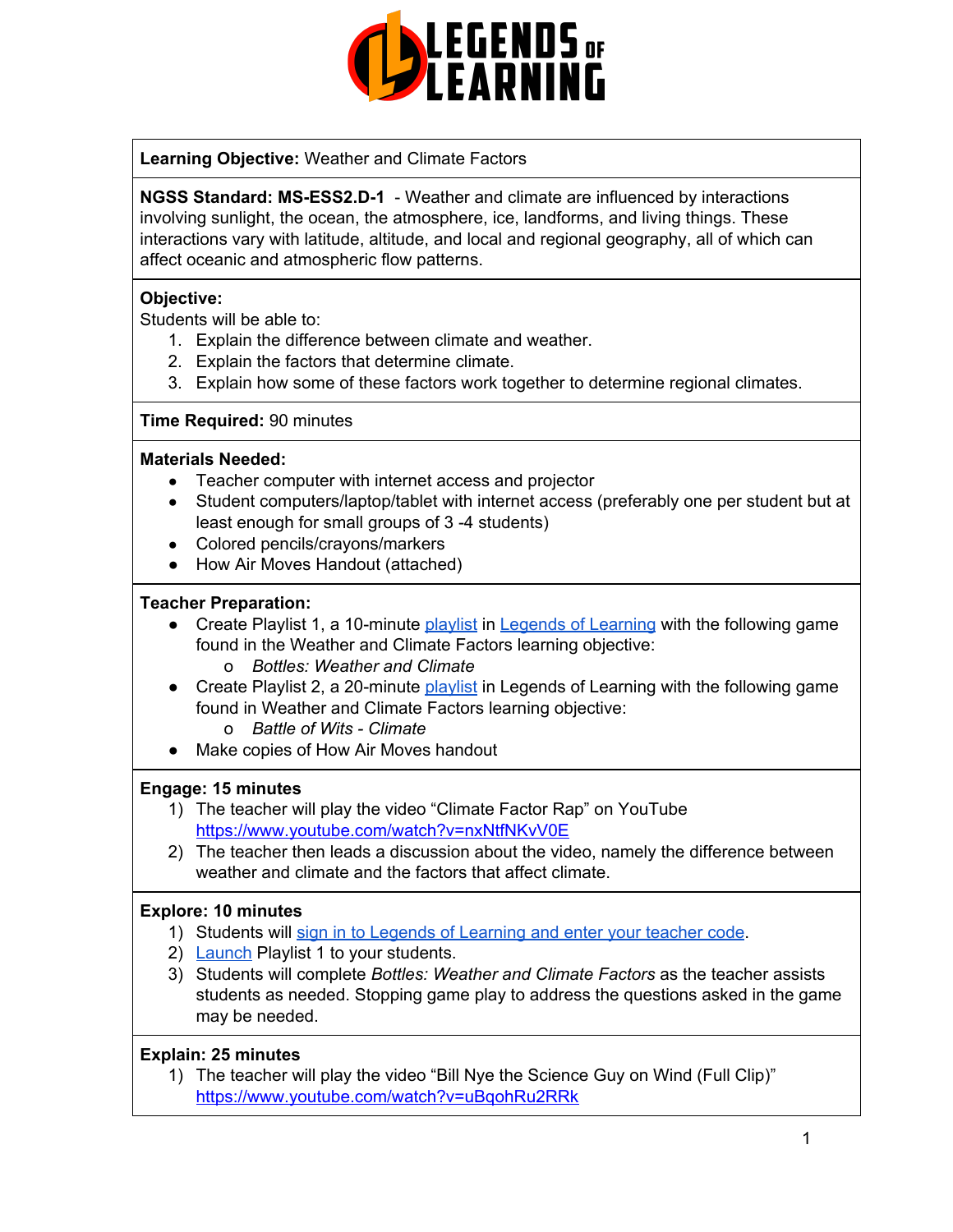

- 2) Students will be given the How Air Moves handout with an illustration showing the different movements of air over land and water in a coastal area at both night and day.
- 3) Students will describe in words, the step by step process of convection currents to create a land breeze and a sea breeze.

### **Elaborate: 25 minutes**

- 1) Students will log on to the NASA DATA-GLOBE Digital Earth System site: [http://mynasadata.larclnasa.gov/globe/](https://mynasadata.larc.nasa.gov/globe/)
- 2) Jigsaw: Teacher will group students into groups of 2-3. Each group will examine Surface Temperature and Insolation animations and develop a one slide PowerPoint (or similar program) which will describe ONE of the following:
	- a. Describe the rotation of the Earth and the role this rotation plays in the unequal distribution of heat on Earth.
		- *i. The Earth's rotation causes the Coriolis Effect. This causes a deflection of direction in both the wind and ocean currents. The deflection is to the 'right' in the Northern Hemisphere, and the 'left' in the Southern Hemisphere. Due to these deflections, currents in the ocean, and air, are formed. This causes an unequal distribution of heat across the Earth.*
	- b. Describe what role the oceans and their currents play and how they affect regional climates.
		- *i. The oceans play a pivotal role in climate regulation. Currents, both warm and cold, determine the relative harshness, or temperance of a region's climate.*
	- c. Describe how, if at all, these patterns change over several years. Have there been shifts in global temperatures or have they remained fairly consistent?
		- *i. Wind patterns/currents, such as the Jet Stream, and Gulf Stream, have remained mostly constant for many, many years. There have been shifts in global temperature; they have NOT remained constant.*
- 3) Once completed, the teacher will lead a discussion in which the groups share out their slides.

#### **Evaluate: 15 minutes**

- 1) [Launch](https://lol.desk.com/customer/en/portal/articles/2822815-creating-multiple-playlists) Playlist 2 for students.
- 2) Students will play *Battle of Wits - Climate War* and be assessed on their ability to answer the questions provided in the game correctly.
- 3) Teacher will analyze student results to determine what concepts need to be a focus for reteaching.

#### **Additional Lesson Strategies:**

- To use Legends for additional instruction, create a [custom](https://intercom.help/legends-of-learning/en/articles/2154910-creating-a-playlist) playlist with an [instructional](https://intercom.help/legends-of-learning/en/articles/3505828-types-of-games) [game](https://intercom.help/legends-of-learning/en/articles/3505828-types-of-games) and pre and post [assessment.](https://intercom.help/legends-of-learning/en/articles/2154913-adding-assessments-to-a-playlist)
- To use Legends for a quick formative [assessment](https://intercom.help/legends-of-learning/en/articles/2154913-adding-assessments-to-a-playlist), create a 5-question assessment in a [playlist.](https://intercom.help/legends-of-learning/en/articles/2154910-creating-a-playlist)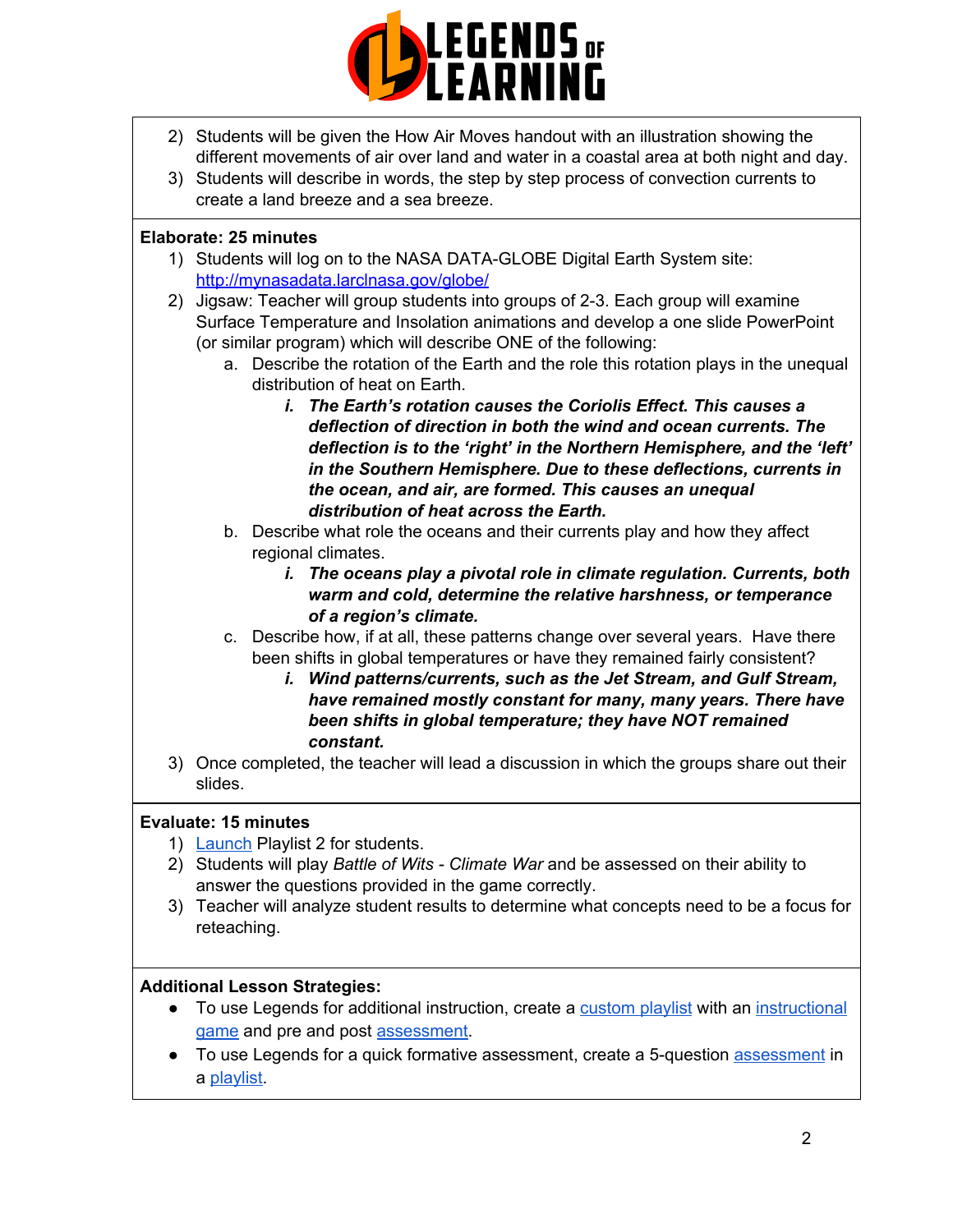

- To use Legends for a student-directed experience, create a [targeted](https://intercom.help/legends-of-learning/en/articles/3340814-targeted-freeplay) freeplay playlist.
- Encourage students to play on their own at home in Legends of Learning: [Awakening](https://intercom.help/legends-of-learning/en/articles/2425490-legends-of-learning-awakening) for a student-driven experience including avatars, battling, and quests all centered around topics they are covering in class.

# **How Air Moves**

**Directions:** Using the diagram below, explain in your own words what is happening to the air at each point to create sea breezes and land breezes.



# **Sea Breeze:**

| $\mathbf{A}$ - |  |
|----------------|--|
|                |  |
| $\mathbf{B}$ - |  |
|                |  |
| $\mathsf{C}$ - |  |
|                |  |